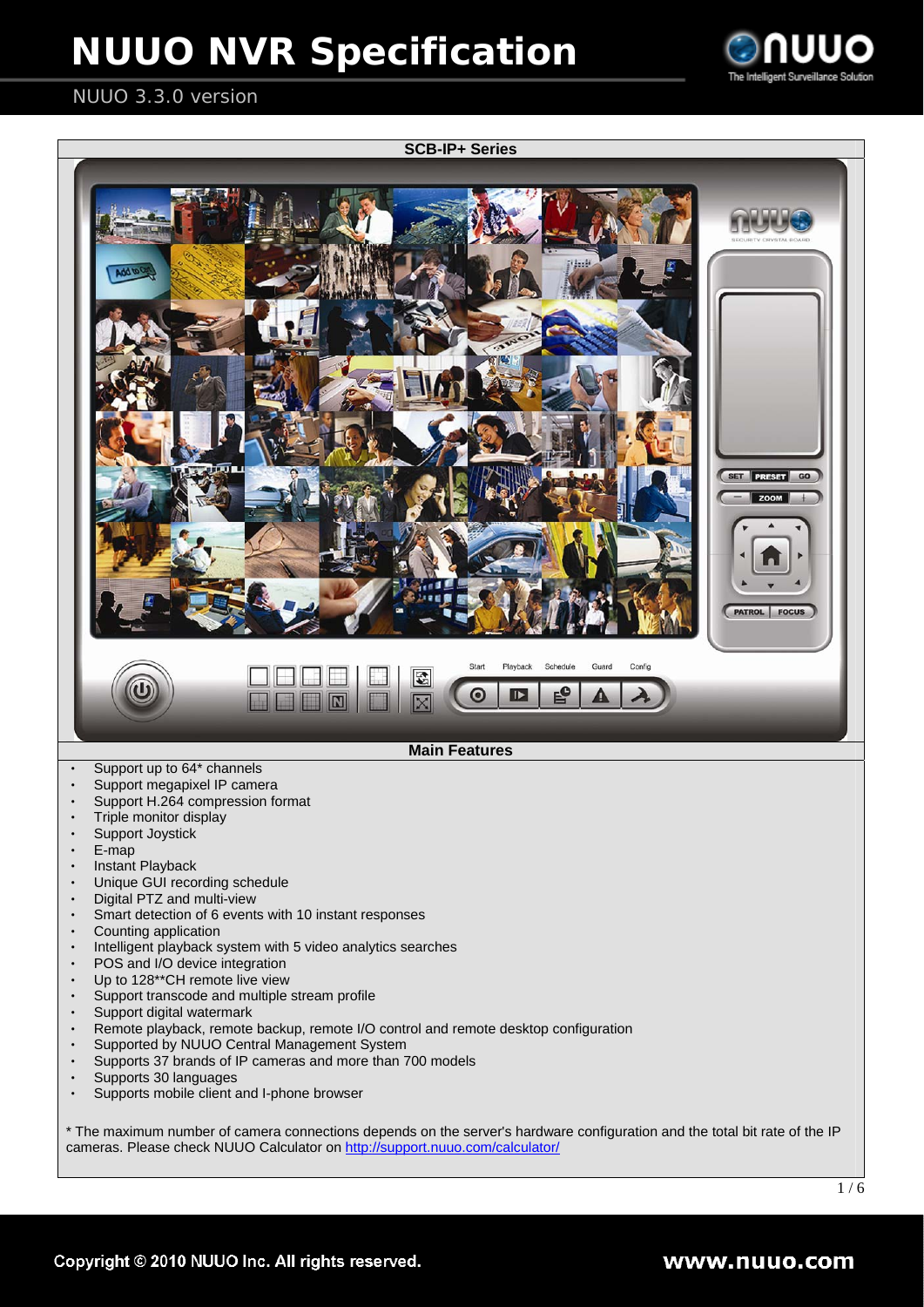

#### NUUO 3.3.0 version

\* \*The maximum number of camera connections depends on the server's and client's hardware configuration.

**Specifications** 

## **System, setting, management and integration:**

- **Open Platform**: Supports over 700 IP cameras, megapixel cameras and video servers from 37 brands of network camera manufacturers; supports H.264, MPEG-4, MJPEG, MxPEG video formats; integrates various systems including point of sale (POS) and I/O device, as well as provides you SDK to integrate access control.
- **Multi-site/Multi-server**: Each NVR server supports up to 64\* channels, from IP cameras and video encoders with analog cameras, and can be managed by NUUO CMS or remote live view client for centralized management in multi-site projects.

\* The maximum number of camera connections depends on the server's hardware configuration and the total bit rate of the IP cameras. Please check NUUO Calculator on http://support.nuuo.com/calculator/

- **Multiple Video Clients**: NUUO NVR server can stream video to multiple Remote Live Viewers, web clients and mobile clients simultaneously.
- **Intelligent Video Analytics**: NUUO IVS supports 6 types of video analytics including general motion, missing object, camera occlusion, foreign object, focus lost and signal lost. Each IVS alarm can trigger up to 10 unique instant notifications.
- **Intelligent PTZ**: Joystick support on PTZ cameras and software enabled digital PTZ function are both available in NUUO NVR. Preset points and patrol functions are also available on many camera models.
- **GUI Recording Schedule**: Intuitive GUI recording schedule featuring continuous recording, motion recording and the 6 unique event recording modes. User can define the recording schedule for each camera on a day by day basis.
- **Triple Monitor:** Up to 64\* channels of live view video can be displayed per monitor. Monitor 1 and monitor 2 can both display live view video or act as alarm monitor while the  $3<sup>rd</sup>$  monitor can be used for playback \* The maximum number of camera connections depends on the server's hardware configuration and the total bit rate of the IP cameras. Please check NUUO Calculator on http://support.nuuo.com/calculator/
- **Transcoding**: Record and live display at different frame rate and resolution.
- **Advance E-Map:** Freedom to import custom image file, place the cameras and I/O on the map to indicate where events are getting triggered with a convenient video preview window.
- **User-Friendly Interface:** GUI recording schedule, camera drag and drop, I/O control menu and PTZ control menu.
- **Automatic Camera Model Detection:** automatically search for all of the IP cameras in the network (camera must support UPnP protocol). For cameras that don't support UPnP, user can manually insert the IP camera. The auto detection function will help the user to find the brand and model of the camera after specifying its IP address.
- **Counting Application:** intelligent 2-way (in and out) counting of object, people and traffic.
- **User Authority Management:** Support unlimited number of users with detailed and fully customizable user privilege on each user.
- **Network Flow Monitor:** The data streaming bandwidth of each remote client connection to the NVR server can be monitored and blocked if flow rate is too high.
- $\overline{z}$  /  $\overline{0}$ ■ Auto Recycle: Automatically recycle recording files when the storage is full. Separate recycle schedule between recordings and varies log files.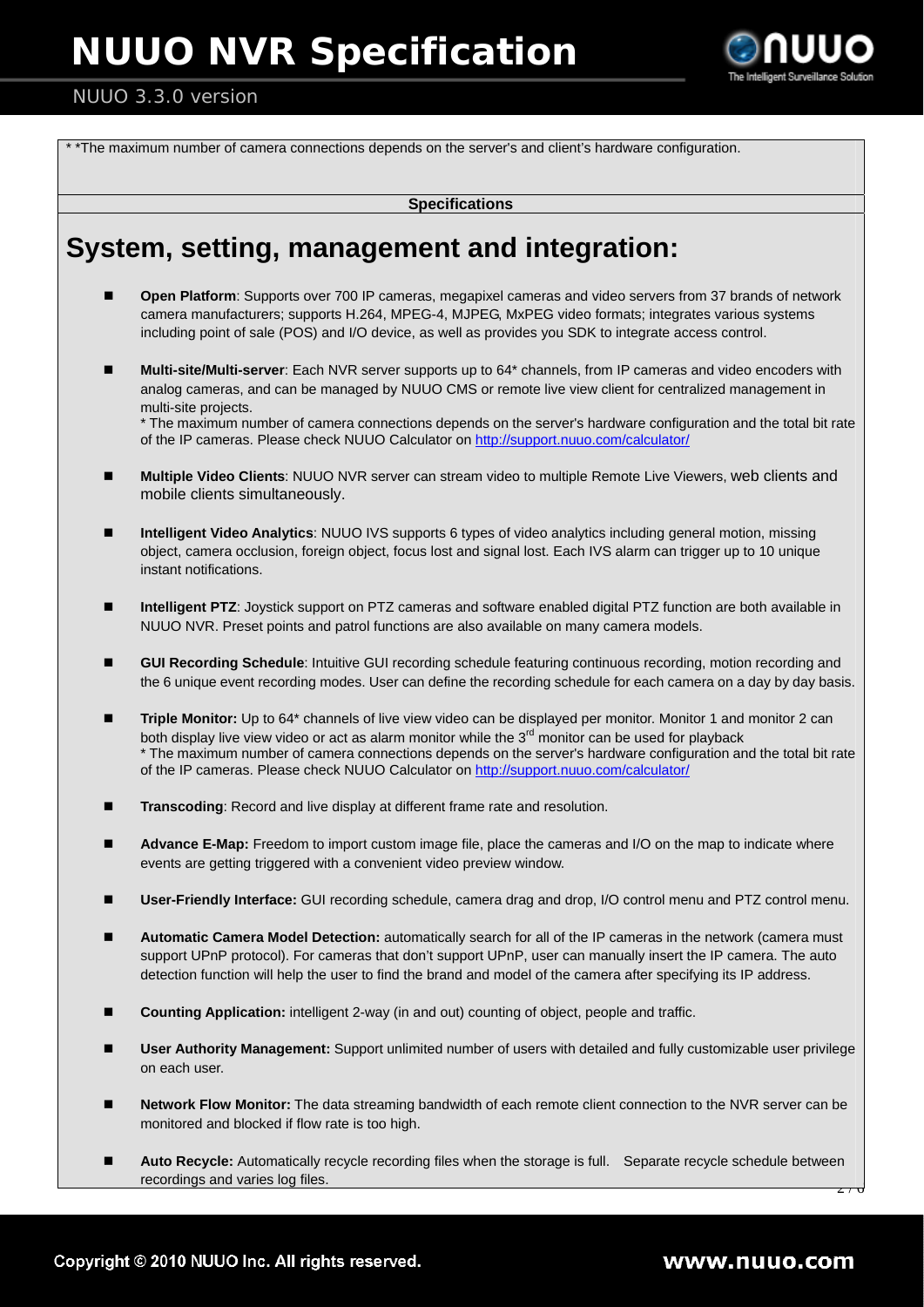

#### NUUO 3.3.0 version

 **Integration Support**: Open SDK for integration with third-party systems such as access control, automation, burglar alarm, video analytics and others.

## **Live Display:**

- **Multi-view**: NUUO NVR can duplicate the same live view video onto multiple channels and digitally zone in to see the details of different spots on cloned channels without losing the original live view video.
- **Intelligent PTZ**: Joystick support on PTZ cameras and software enabled digital PTZ function are both available in NUUO NVR. Preset points and patrol functions are also available on many camera models.
- **Monitor Resolution**: Supports 1024x768, 1200x900, 1280x1024, and 1600x1200 screen resolutions
- **Advanced E-Map**: Freedom to import custom image file, place the cameras and I/O on the map to indicate where events are getting triggered with a convenient video preview window.
- **Bandwidth Monitor**: Monitor and display the bandwidth usage of individual cameras and remote viewing clients.
- **Two-way Audio**: Listen and record audio from camera's microphone. Talk to IP camera's speaker.
- **Instant Playback:** Allow to play the last few minutes of any live video channel on MainConsole and Remote Live View

### **Playback, Search, Export and Secure data:**

- **Post-Recording Processing:** Search for 5 types of different analytics events, digital PTZ and video enhancement tool are all available in playback.
- **Multi-Channel Playback**: Play up to 16 channels of recorded video simultaneously both locally and remotely.
- **Video Enhancement**: Fine tune the image's visibility, sharpen, brightness, contrast or even grey scale.
- **Intelligent Search**: Search for 5 different special events (general motion, missing object, foreign object, camera occlusion and signal lost) in recorded files with date, time and log file.
- **Video Export:** Take a snapshot of the recording in JPEG/BMP format or export a section of the video in "AVI" and "ASF" format.
- **Backup**: Backup the recording for archiving purposes or backup the recording with an embedded player to watch at a separate location. NVR supports both local and remote backup to local HD, CD, and DVD.
- **Log data**: Unusual event, system log, counting application, POS log and export and backup can export to "xls" or "txt" file
- **Watermark**: Protect for original recording from alternation with our watermark verification tool.
- **DBTool**: Reconstruct, repair or relocate the recordings in local drive, or external drive.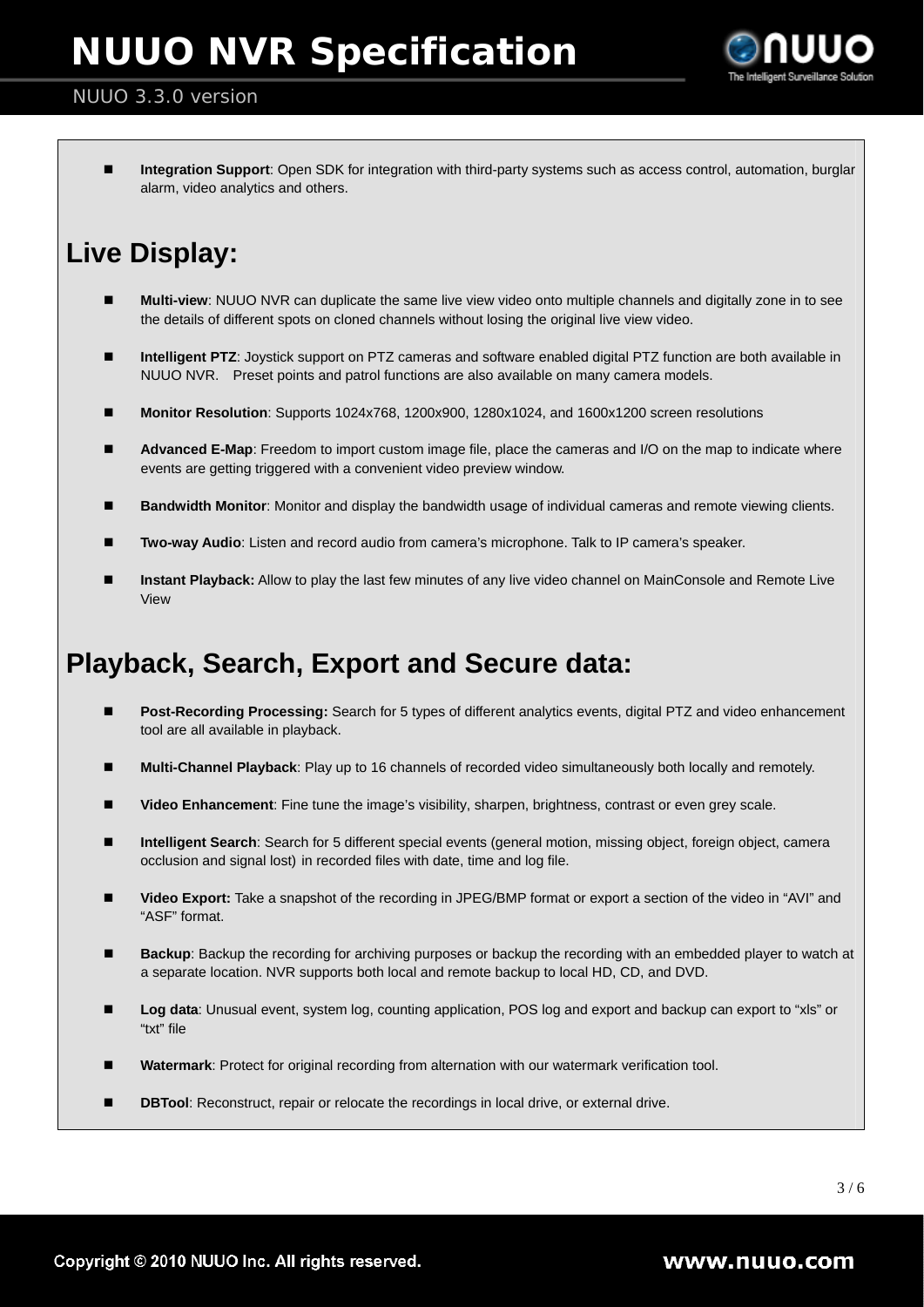

#### NUUO 3.3.0 version

## **Remote operations:**

- **Multiple Live View Display**: Streaming live video from multiple NUUO servers (NVR, DVR, and NDVR) simultaneously. Dual monitors support with up to 128 channels per monitor (64\* channels per monitor). \* The maximum number of camera connections depends on the server's hardware configuration and the total bit rate of the IP cameras. Please check NUUO Calculator on http://support.nuuo.com/calculator/
- **Multi Playback Channels Display:** Remote playback of 16 channels recording from any one of the NUUO servers (NVR, DVR, and NDVR).
- **Intelligent PTZ**: Joystick support on PTZ cameras and software enabled digital PTZ function are both available in NUUO NVR. Preset points and patrol functions are also available on many camera models.
- **I/O Event Control**: Easy to use input and output control panel to remotely trigger digital outputs and monitor input status.
- **E-Map**: A map view of where each camera and I/O devices are located with a convenient preview window.
- **Remote Backup:** Backup the video into .DAT format with a NUUO player attached for easy achieve and viewing purposes.
- **Web-browser (client)**: Display up to 64 channels of live video stream or 16 channels of playback in I.E. from any single NUUO server.
- **PDA Viewer**: Up to 16 channels snapshot or 1 channel live display**;** PTZ and I/O control.
- **I-Phone**: Support I-Phone browser (safari) to live view video and control PTZ function.

## **Extension Service**

- **Central Management System:** Ultimate central monitoring solution for grand scale projects and projects with multiple sites. Fully compatible with all NUUO servers (NVR, DVR, NDVR and NVRmini).
- **Remote Desktop Service**: Embedded remote desktop server that will host for any NUUO remote desktop clients to remotely configure the NVR software (remote desktop client is installed separately).
- **3GPP Service**: NUUO NVR supports mobile devices through 3G network to stream live view video.

### **External Device**

- **Point of Sale (POS)**: NUUO Point of Sales system works on NUUO NVR by overlaying the transaction text from cash register onto live video channels. All POS recordings are searchable.
- **External I/O capacity:** Please refer to our I/O box section: C24/C26/C28 for more details.

### **Smart Guard:**

■ **Smart detection** of 6 camera events, 14 different user-defined POS events, digital input events and 4 system

 $\overline{\phantom{a}}$   $\overline{\phantom{a}}$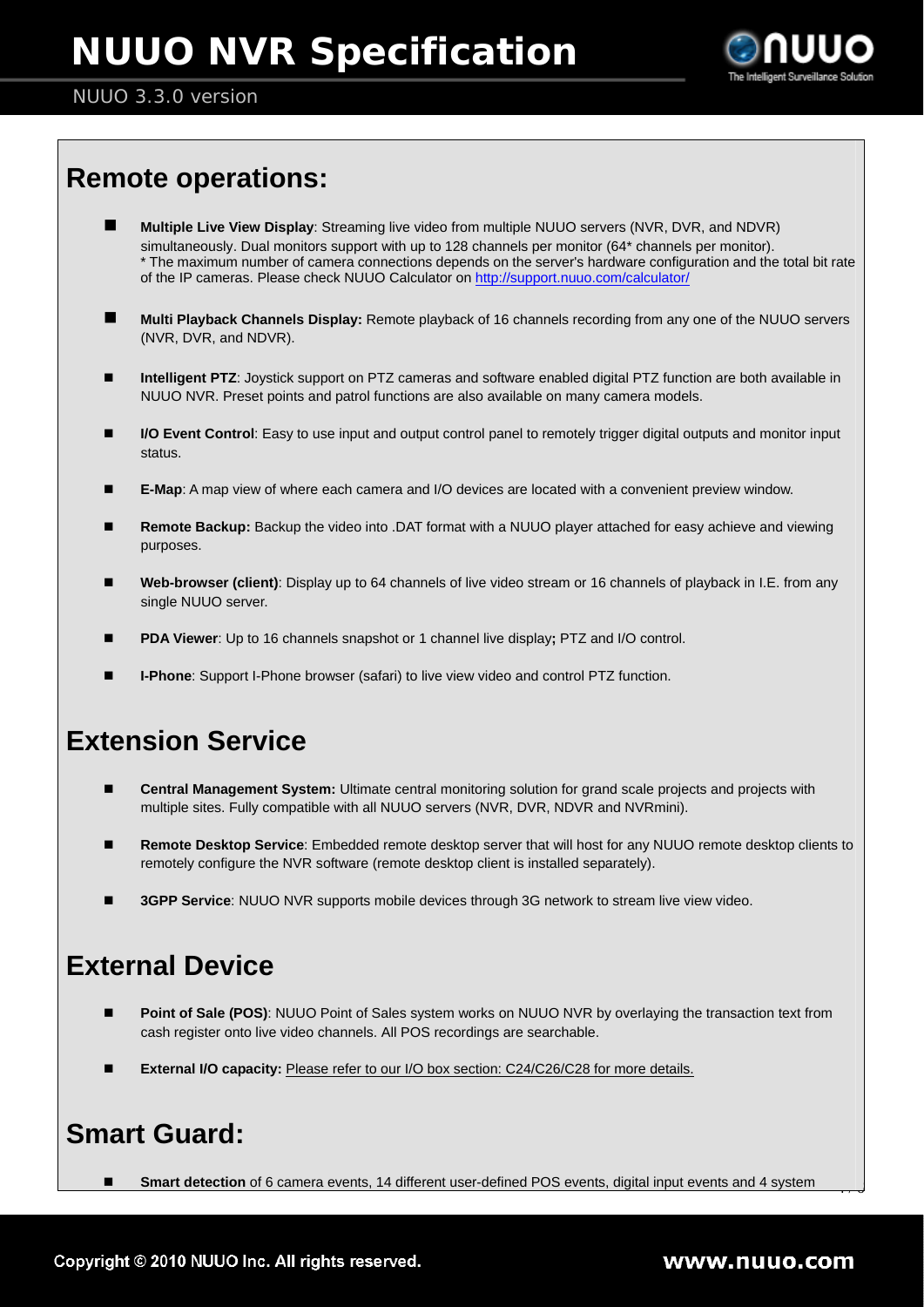

#### NUUO 3.3.0 version

- events. The combination of our smart guard events is a powerful tool to combat vandalism and provide a platform for operators to monitor and respond to live events immediately.
	- Camera Events:
		- **•** General Motion
		- $\bullet$  Missing Object
		- **•** Foreign Object
		- **•** Focus Lost
		- **•** Camera Occlusion
		- **•** Signal Lost
	- Signal Digital Input Event
- System Event:
	- System alarm on Disk Space Exhausted
	- System alarm on System Health Unusual (CPU temperature)
	- System alarm on Resource Depleted (CPU loading)
	- System alarm on Network Congestion
- **Instant alarm notification** is the fastest and most cost efficient way to automatically respond to any smart detection event.
	- 10 automatic instant alarm responses:
		- **•** On Screen Display
		- Play Sound
		- Send E-mail
		- Phone Call
		- PTZ Preset Go
		- **Signal Digital Output**
		- Send a SMS message
		- Send to Central Server
		- Send Snapshot to FTP
		- Popup E-Map on Event

| <b>Specifications</b>                         |                                                                                       |                         |                   |                |                  |  |  |  |
|-----------------------------------------------|---------------------------------------------------------------------------------------|-------------------------|-------------------|----------------|------------------|--|--|--|
| <b>Model</b>                                  | SCB-IP+ Series                                                                        |                         |                   |                |                  |  |  |  |
| IP Camera Input(s)                            | 4, 8, 12, 16, 25, 32, 36, 64*                                                         |                         |                   |                |                  |  |  |  |
| <b>Version</b>                                | 3.3.0                                                                                 |                         |                   |                |                  |  |  |  |
| <b>IP Camera Brand(s)</b><br><b>Supported</b> | <b>ACTi</b>                                                                           | Arecont                 | Atlantis          | Axis           | <b>Basler</b>    |  |  |  |
|                                               | Cisco                                                                                 | Digimerge               | D-Link            | Dynacolor      | <b>ENEO</b>      |  |  |  |
|                                               | Etrovision                                                                            | <b>EverFocus</b>        | Eyeview           | Fine           | <b>HIKVision</b> |  |  |  |
|                                               | Hitron                                                                                | Icantek                 | <b>IQinvision</b> | <b>JVC</b>     | LevelOne         |  |  |  |
|                                               | Linksys                                                                               | Lorex                   | Lumenera          | <b>Mobotix</b> | Moxa             |  |  |  |
|                                               | Panasonic                                                                             | Pixord                  | Planet            | Samsung        | Sanyo            |  |  |  |
|                                               | Seorim                                                                                | Sony                    | Toshiba           | Truen          | Vivotek          |  |  |  |
|                                               | Y-cam                                                                                 | Zavio                   |                   |                |                  |  |  |  |
| <b>Digital PTZ</b>                            | Supported in Live view and playback                                                   |                         |                   |                |                  |  |  |  |
| <b>Multiple Show</b>                          | Supported in Live view                                                                |                         |                   |                |                  |  |  |  |
| <b>Triple Monitor</b>                         | Enable maximum 64 channels with two screens to show live video and viewer recording   |                         |                   |                |                  |  |  |  |
|                                               | video on third monitor.                                                               |                         |                   |                |                  |  |  |  |
| <b>Audio &amp; Video</b>                      | Audio & video recording in synchronization.                                           |                         |                   |                |                  |  |  |  |
| <b>Recording</b>                              |                                                                                       |                         |                   |                |                  |  |  |  |
| <b>Screen Division</b>                        | 1/4/6/9/10/13/16/25/36/49/64 divided screen.                                          |                         |                   |                |                  |  |  |  |
| <b>Compression Format</b>                     | H.264;MPEG-4;M-JPEG;MxPEG                                                             |                         |                   |                |                  |  |  |  |
| <b>Recording Type</b>                         | Continuous record, record by digital input, motion record, event recording, record by |                         |                   |                |                  |  |  |  |
|                                               |                                                                                       | schedule, manual record |                   |                |                  |  |  |  |
| <b>Playback Channels</b>                      | Playback Maximum 16 channels under several modes & full screen.                       |                         |                   |                |                  |  |  |  |
| <b>Playback Control</b>                       | Playback, backward playback, fast forward/backward playback.                          |                         |                   |                |                  |  |  |  |
| <b>Auto Recycling</b>                         | Auto recycling when storage disk is full.                                             |                         |                   |                |                  |  |  |  |
|                                               |                                                                                       |                         |                   |                | 576              |  |  |  |